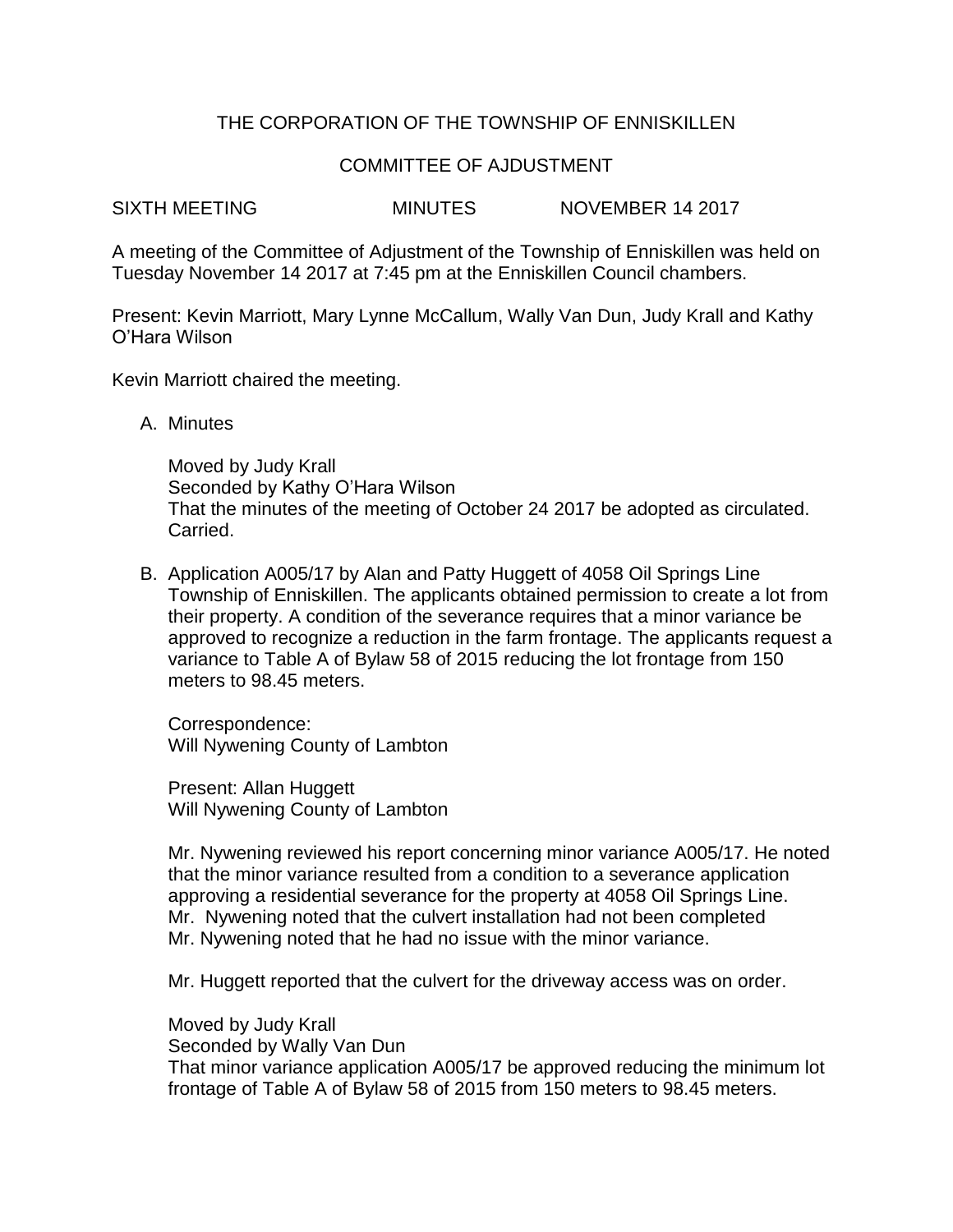Carried

No conditions were applied.

Reasons: In conjunction with severance application B001/17 the minor variance will permit a reduced lot frontage. The variance is minor in nature meets the general purpose and intent of the Official Plan and Zoning Bylaw and is appropriate for the development of the land.

- C. Application B006/17 by Ron and Connie Brand the owners of 3768 Rokeby Line Township of Enniskillen. Ron and Connie Brand have applied for a severance to sell a 71 acre land locked farm parcel to Racher Farms Ltd.
- D. Application A006/17 by Ron and Connie Brand the owners of 3768 Rokeby Line Township of Enniskillen. The minor variance application supports severance application B006/17. The approval of the sale of a portion of this farm would create a farm lot smaller than that permitted by the zoning bylaw. The applicants request a variance to Table A of Bylaw 58 of 2015 reducing the minimum farm size to approximately 29 acres.

Correspondence: Will Nywening County of Lambton Corrine Nauta County of Lambton St Clair Region Conservation Authority

Present: Ron and Connie Brand Will Nywening County of Lambton

Mr. Nywening reported that correspondence was received from the St Clair Conservation Authority. He noted that the authority had no concern with the application as it did not create an additional farm lot.

The Building department requested that the septic system be incorporated unto the plan of survey and provided to the department.

Mr. Nywening reviewed his report for applications B006/17 and A006/17.

He reported that it was unusual for the department to support a farm severance of this nature. He noted that 71 acres of the Brand farm was not accessible as Bear Creek cut the property into two parcels. The Brands did not have a legal easement to permit access to the property. Mr. Nywening reported that the 71 acres north of Bear Creek would be merged with the abutting property of Racher Farms. The Brands would retain ownership of the land south of Bear Creek that fronted unto Rokeby Line.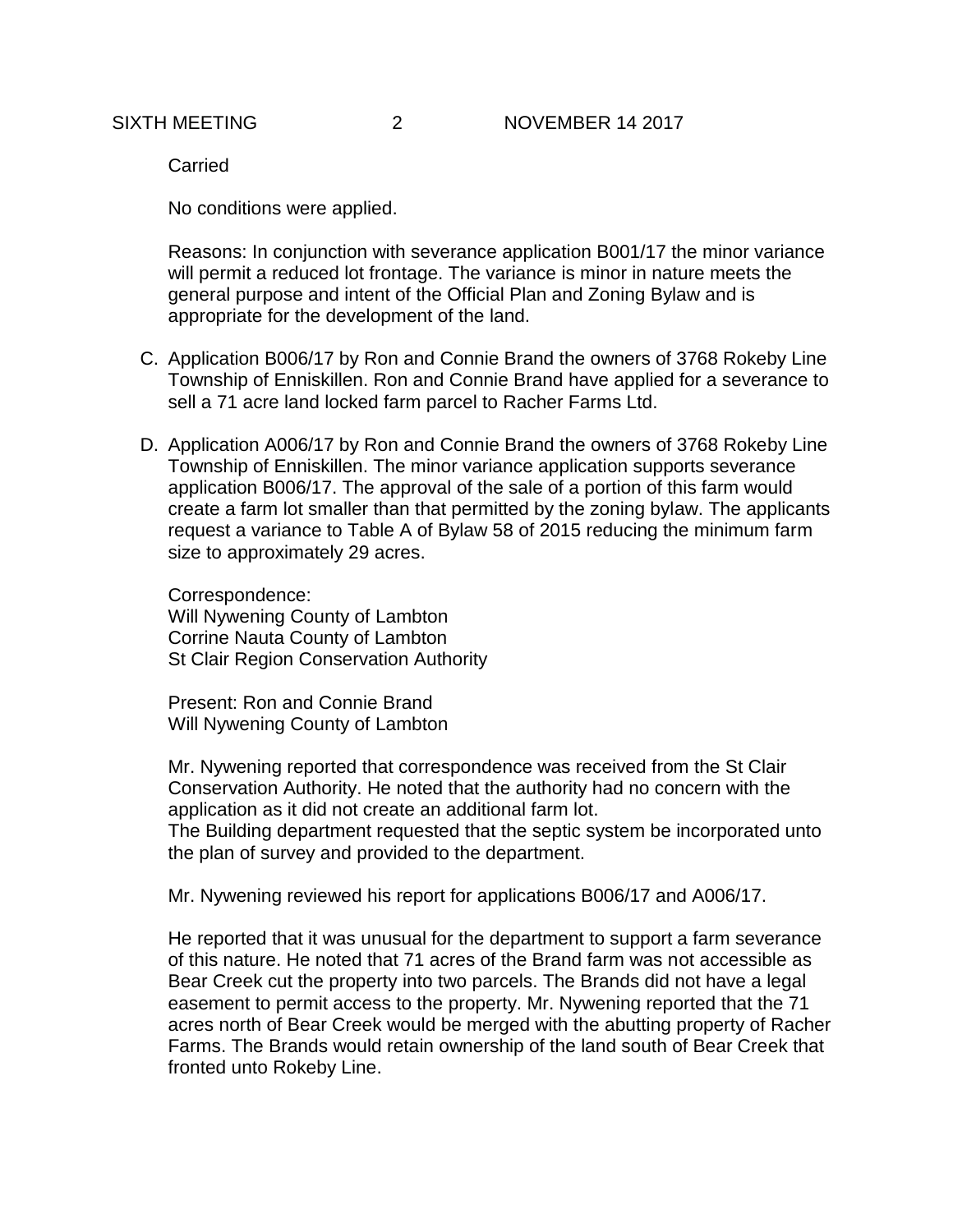Mr. and Mrs. Brand did not comment on the application.

Kathy O'Hara Wilson questioned the creation of a 29 acre farm parcel.

Mary Lynne McCallum noted that the committee had approved a severance to permit two farm parcels of 100 acres which were bisected by the creek. She noted that there had not been a concern raised by the application. Mr. Nywening reported that the planning report had not supported the creation of the two farm lots.

Moved by Kathy O'Hara Wilson Seconded by Judy Krall That application B006/17 be approved. Carried.

Conditions:

- 1. That a copy of the deed and survey in a form suitable for registration be deposited with the Secretary Treasurer.
- 2. That a fee of \$250.00 be paid to the Township of Enniskillen by cash or certified cheque.
- 3. That all conditions are to be fulfilled within one year of the notice of decision of this consent. The certificate of consent required by Section 53(42) of the Planning Act must be obtained within one year after notice of decision of this consent.
- 4. That a fee of \$75.00 be made payable to the County of Lambton for septic inspection of the lot.
- 5. That a minor variance be approved respecting the minimum severed farm lot size.
- 6. That the Township Public Works confirm adequate access exists for the resulting parcel or access be installed to the Township's satisfaction.
- 7. That the deed for the lands south of Bear Creek (the severed parcel) be stamped with the unstipulated consent stamp.
- 8. That the remnant land north of the creek be registered in the same name and interest as the North 1/2 Lot 9 Concession 9 and the solicitor undertake to merge property identification numbers with the registry office and roll numbers with the property assessment office.
- 9. That a diagram of the septic system be included on the survey of the property and be provided to the municipality.

Submissions were made by the applicants, County Planning and Development Services, County Building Services and the St Clair Region Conservation Authority and helped the Committee make an informed decision with the appropriate conditions of approval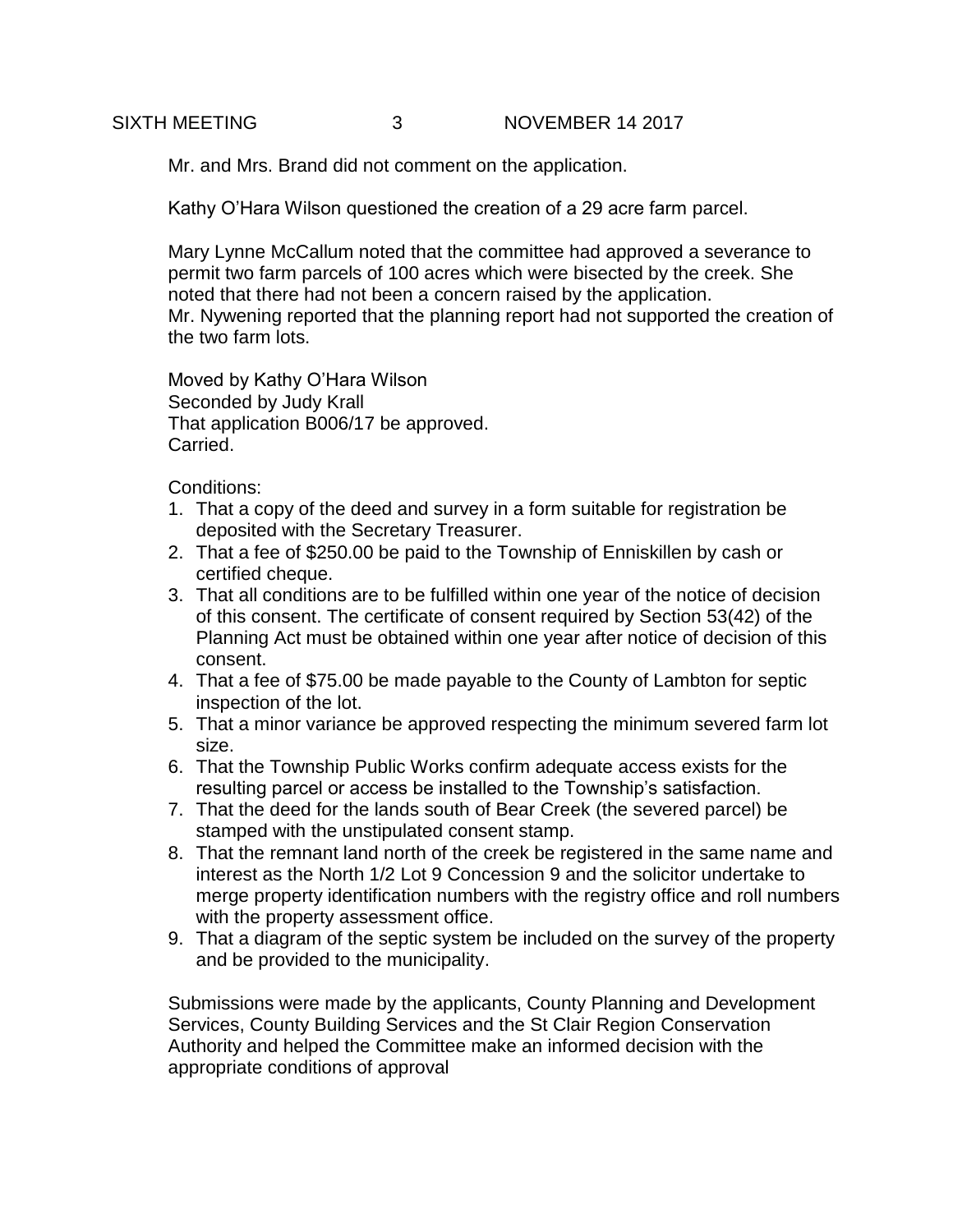Reasons: The farm severance has been approved due to the lack of access to the landlocked parcel of farmland.

Moved by Wally Van Dun Seconded by Mary Lynne McCallum That minor variance application A006/17 be approved reducing the minimum farm size of Table A of Bylaw 58 of 2015 to 29 acres. Carried.

No conditions were applied.

Reasons: In conjunction with severance application B006/17 the minor variance will permit the merging of the portion of the farm north of Bear Creek to the abutting farm property thereby eliminating a land locked farm parcel.

E. Application A007/17 by Angela Gilgeous and the Estate of James Tuckey of 3756 Petrolia Line in the Township of Enniskillen. The applicant proposes to house up to two horses in an accessory structure on this property. The applicant requests a minor variance to Bylaw 58 of 2015 to reduce the minimum distance setback of section 5.2 b) and permit a livestock facility on a property with an area of .97 acres.

Correspondence: Will Nywening County of Lambton Matthew Braet Present: Angela Gilgeous (Tuckey), Anne Garrett

Mr. Nywening reported that the applicant proposed to construct an accessory building to house up to two horses. He noted that the lot did not meet the minimum size to house large livestock. The eastern lot setback was reduced to 4 meters. The minimum distance separation was less than the calculated minimum from the cemetery and the two houses.

Mr. Nywening reported that the positioning of the accessory building was adequate for the housing of the horses. He noted that the reduction in the MDS for the cemetery was not a concern. Mr. Nywening reported that he could not support the proposal due to the proximity of the house to the west. He noted that although the current owner may support the application future owners may consider the proximity of the horses to be too close.

Kathy O'Hara Wilson reported that the positioning of livestock in the area would lead to an increase in smell and flies.

Anne Garrett noted that she had no problem with the application.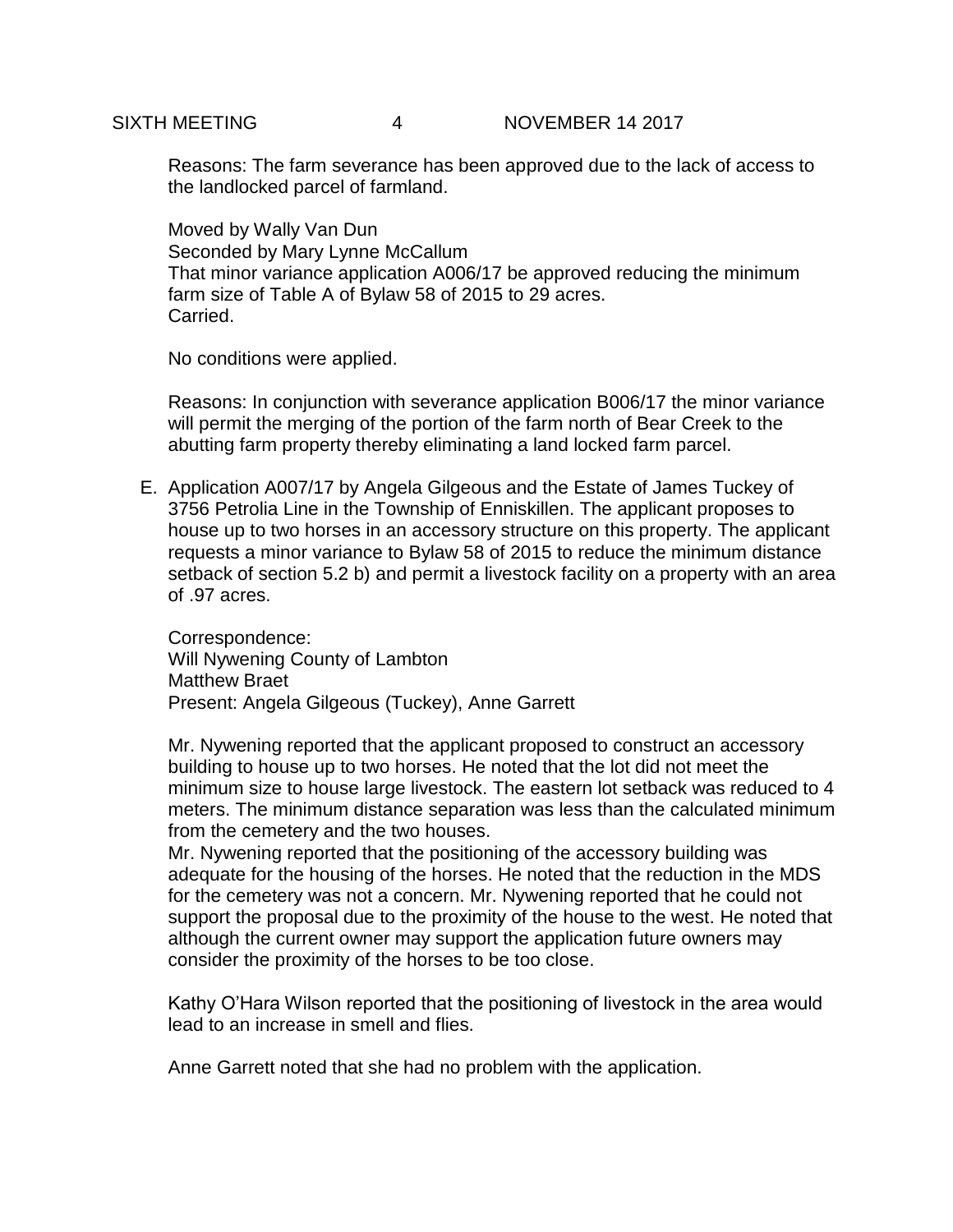Moved by Kathy O'Hara Wilson

That application A007/17 be denied.

No seconder to motion.

Moved by Judy Krall Seconded by Wally Van Dun That application A007/17 be approved. Carried.

Conditions:

1. That the proposed building be constructed to the dimension, location and design shown in the information submitted as part of the minor variance application. 2. That the type of livestock permitted be limited to horses and the number of horses be limited to two. 3. That the manure be stored only inside or behind the proposed livestock facility. That the applicant provide written confirmation from a third party that a manure transfer agreement is in place which included that the manure was to be moved from the property no less than once a year.

REASONS FOR DECISION: The use is appropriate for the development of the lands and the impact of the variance is minor.

F. Application B007/17 by Bryan Piggott the agent of the Estate of Ross Piggott in the Township of Enniskillen. Bryan Piggott has applied for a severance to create a 20 acre farm parcel from the 120 acres farm parcel at 3382 Oil Springs Line.

Correspondence: Will Nywening County of Lambton

Present: Mr. and Mrs. Gary Piggott, Mr. and Mrs. Scott Piggott, Grant Piggott, Mr. and Mrs. Bryan Piggott and Mr. and Mrs. Jeff Classen

Mr. Nywening reviewed his report on the proposed farm severance. He noted that the Council had supported a reduction in the minimum farm size to 50 acres. This change was pending the approval of the County of Lambton Official Plan. Mr. Nywening reported that the lot size proposed was not common in the area. There were no special circumstances proposed for the lot which could justify the reduction in the farm lot size.

Mr. Nywening reported that he could not support the application. Bryan Piggott reported that his son wanted to start in farming and could not afford to purchase a larger lot. He noted that the location was close to the family farm holdings.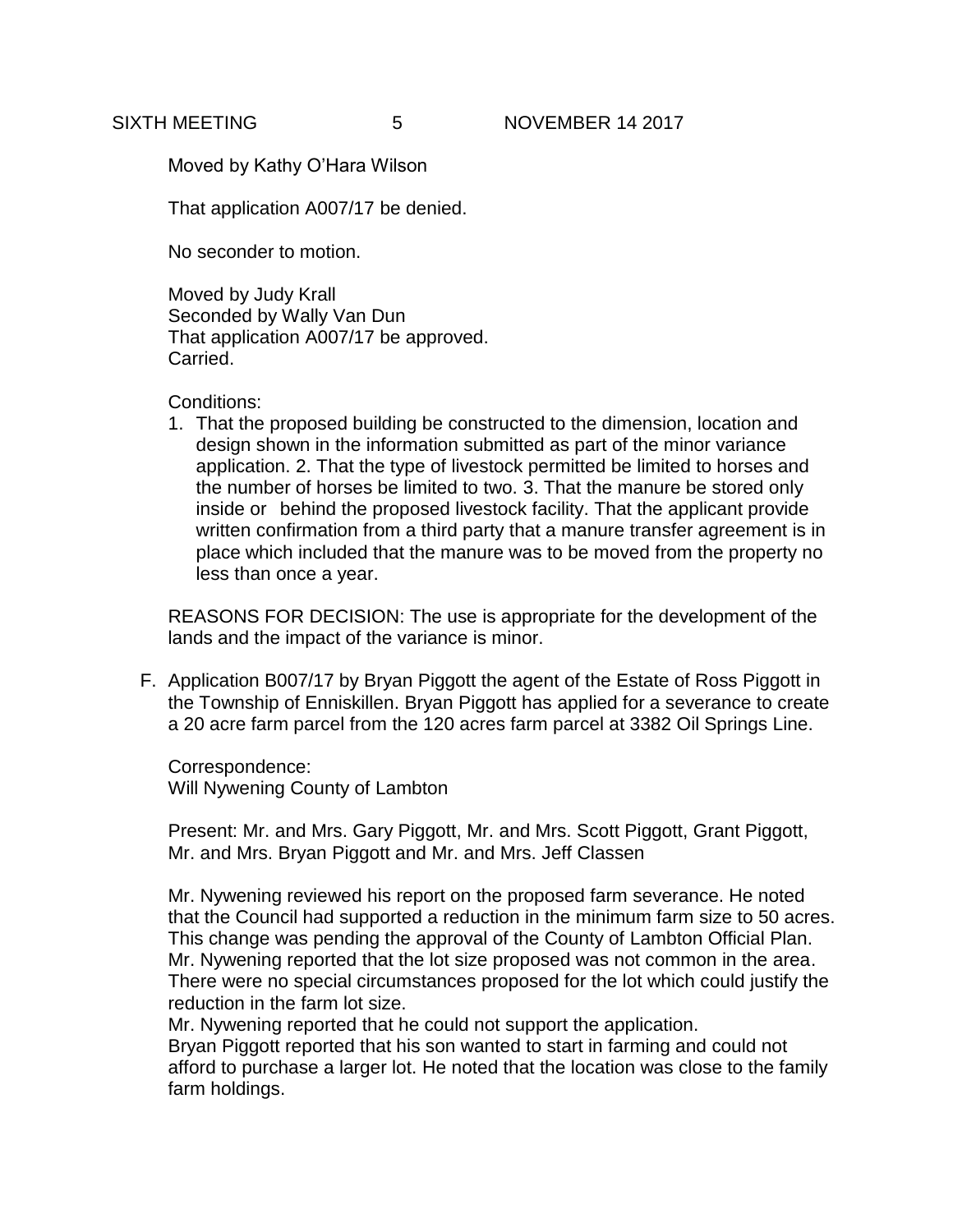Mary Lynne McCallum noted that she supported the application that it provided some economic development in the Township by the construction of the new house. She noted that it had no impact on the existing farm activity in the area.

Kathy O'Hara Wilson noted that the application goes against Township policies. She noted that once the house was constructed little could be undertaken on the remaining farm land.

Judy Krall indicated that the construction of the house would help to draw people into Enniskillen Township. She noted that there was a need for population growth in the Township.

Wally Van Dun noted that each application received by the committee had to be addressed individually.

Moved by Wally Van Dun Seconded by Judy Krall That application B007/17 be approved. Carried.

Conditions:

- 1. That a copy of the deed and survey in a form suitable for registration be deposited with the Secretary Treasurer.
- 2. That a fee of \$250.00 be paid to the Township of Enniskillen by cash or certified cheque.
- 3. That all conditions are to be fulfilled within one year of the notice of decision of this consent. The certificate of consent required by Section 53(42) of the Planning Act must be obtained within one year after notice of decision of this consent.
- 4. That a minor variance be approved respecting the minimum farm lot size.
- 5. That the Township Public Works confirm adequate access exists for the resulting parcels or access be installed to the Township's satisfaction.
- 6. That the Township Engineer review existing drainage reports and where required prepare amended schedules to reflect the new property owners. That the applicants pay the cost of the work and agree to the revised schedules.
- 7. That a parks fee of \$1,000 be collected for the creation of the lot.
- 8. That a water capital fee be paid for the new lot.

Effect of Written and Oral Submissions:

Submissions were made by the applicants, County Planning and Development Services and helped the Committee make an informed decision with appropriate conditions of approval.